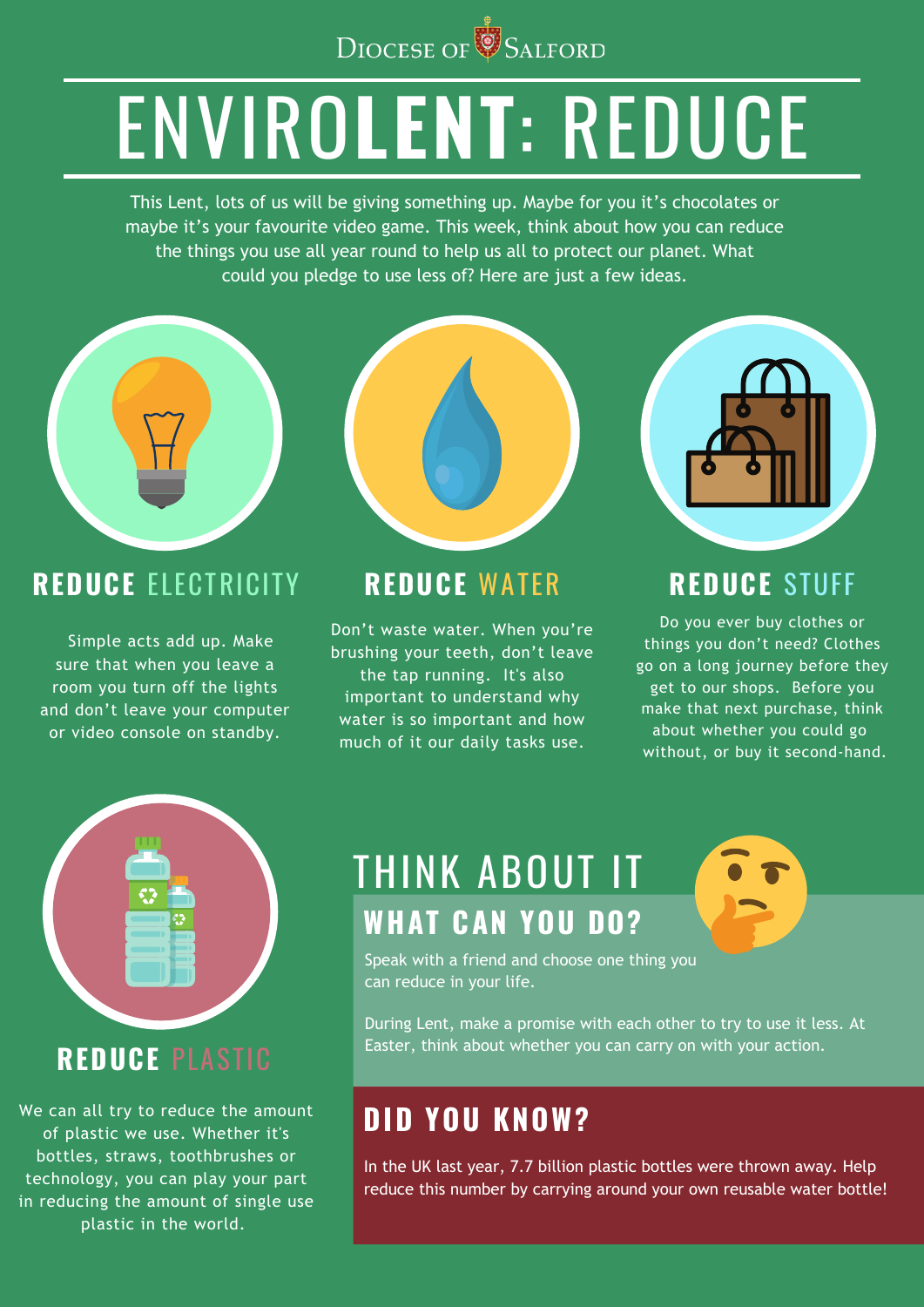# LEARN ABOUT IT



# ENVIRO**LENT**: REUSE

In Pope Francis's letter to the world, he asked us all to stop throwing so much away as it is destroying our home, the earth. This week, let us listen to these words and think about how we can take actions at school and in our homes to reuse the things we already have and, like last week, reduce what we buy.



#### **REUSE:** REPAIR

Could you host a repair café in your parish? Or could your parish craft group help by donating an afternoon to repairing clothes for a charity donation?



#### **REUSE:** SHARE

- 1. Decide on a project to build with your ecobricks
- 2. Get an empty, clean milk bottle
- 3. Whenever you are about to throw away waste like crisp packets, cling film and food wrappers, cut it into tiny bits and stuff into your milk bottle

Instead of throwing something away, think could I share my belongings, tools, books or clothes with others in my community?



4. When it is very full, donate it at your drop off - perhaps in partnership with your local parish - and begin to build!

#### **REUSE:** SWAP

Grab your clothes and host a swap shop in your parish. That way, you're getting the joy of something new without overwhelming yourself with new belongings and increasing your carbon footprint.

#### **WHAT'S AN ECOBRICK?**

# ACT

An ecobrick is a building block made entirely from unrecyclable plastic. It's created by filling a plastic bottle with clean, dry plastic until it's packed tightly and can be used as a building block. At St John's RC Primary, Chorlton, pupils made a bench out of their eco bricks. What could you make?

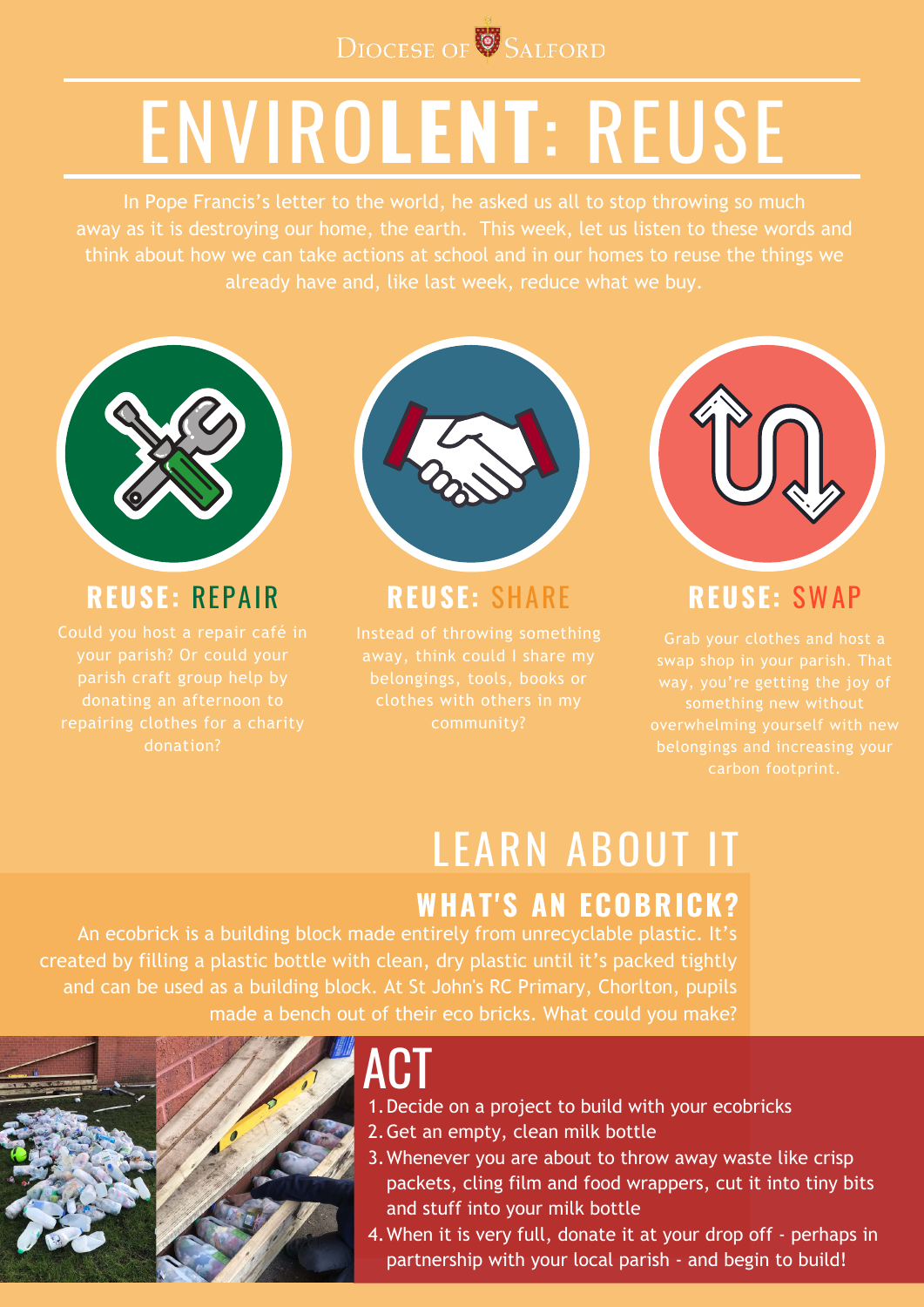

# ENVIRO**LENT**: RECYCLE

Over the last two weeks, we have focused on reducing and reusing in our lives. This week, we move our focus to recycling.



Learning about recycling and where our things come from is an important thing to do. Perhaps you could learn about Fairtrade or the things you can





#### **RECYCLE:** LEARN RECYCLE: AT LUNCH RECYCLE: DONATE

Think about how much waste your lunch produces and try to be more eco-friendly. Tin foil and cling film all go to waste. Could you carry your food in a

- The Fairtrade system currently works with over 1.65 million  $\bullet$  . farmers and workers.
- There are over 4,500 Fairtrade products available to buy in  $\bullet$  . shops in the UK
- One in three bananas bought are Fairtrade  $\bullet$

It's easy to become attached to the things that we own. When we go to replace things, how about considering donating our old belongings to charity shop

### **DEAR YOUNG PEOPLE, DO NOT BURY YOUR TALENTS, THE GIFTS THAT GOD HAS GIVEN YOU! DO NOT BE AFRAID TO DREAM OF GREAT THINGS!**

**POPE FRANCIS**

## FOCUS ON FAIRTRADE

#### COULD YOU BECOME A FAIRTRADE SCHOOL?

Fairtrade protects farmers, workers and the environment. Next time you buy a chocolate bar, take a second to decide whether you can buy Fairtrade.

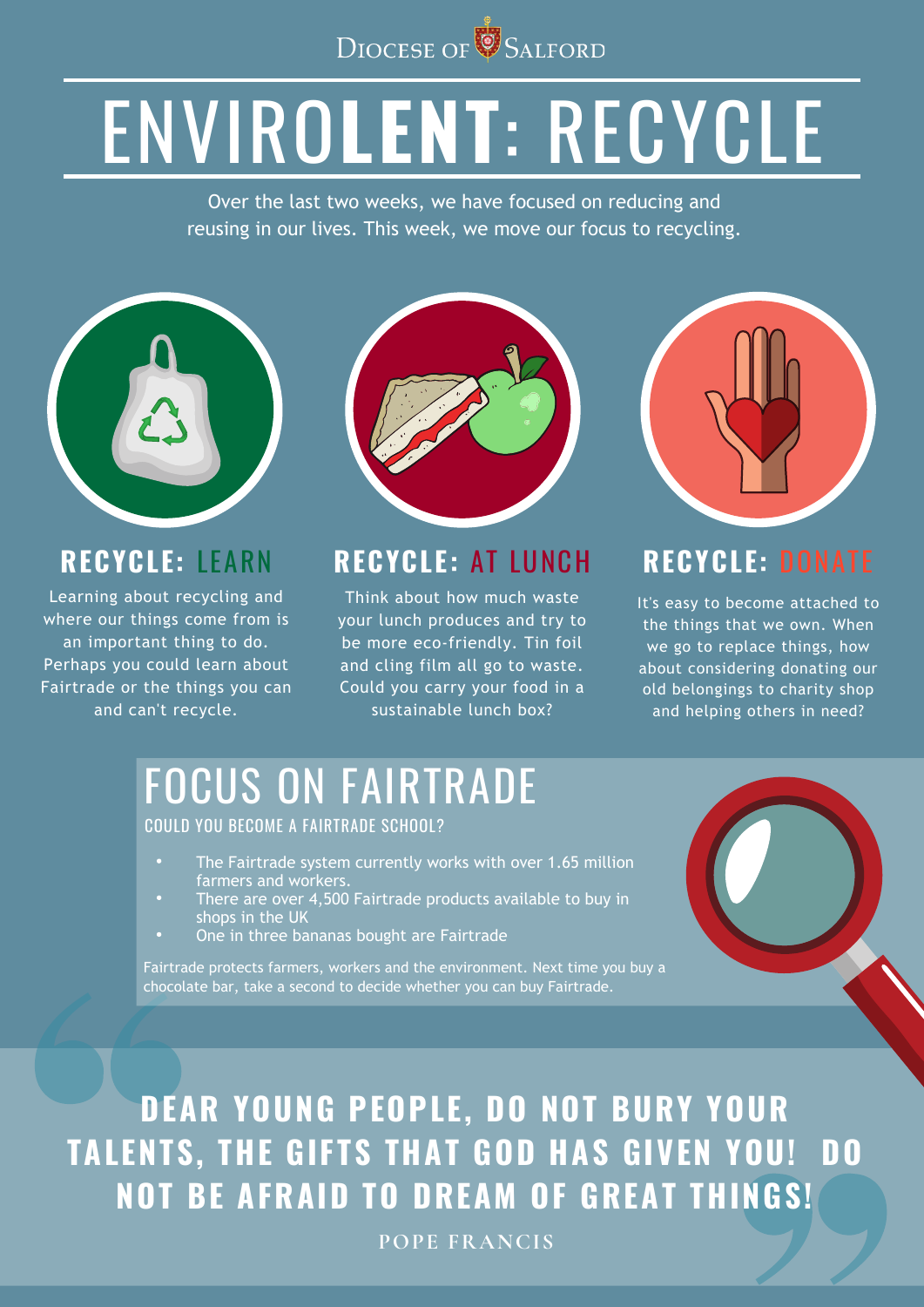Younger parishioners in the Impact group at Guardian Angels Impact Group, Bury, made a bug hotel. Building a bug hotel helped the children learn about the natural world around them.

In our communities, we have lots of green spaces to play in. But this isn't the same everywhere. To rewild means to bring nature and wildlife back into our local communities, which helps to clean up the air we breathe and restore the way the planet works.



During their meetings they came up with an array of ideas of what we could do to help protect our environment from further deterioration. One idea was to build our own 'bug hotel' at Guardian Angels. This helped them to attract many types of insects and so encourage and protect other local wildlife.

It's good for your garden and for the environment, helping to feed microorganisms and save water. You can compost all sorts of things to stop them going to landfill.





# ENVIRO**LENT**: REWILD

#### **COMPOST**  YOUR WASTE

#### **COUNT** SOME INSECTS

### **PLANT** SOME FLOWERS

### A HOTEL FOR CREEPY CRAWLIES **BUILD A BUG HOTEL**

### **DID YOU KNOW?**

There is thought to be over one million species of insects in the world.

Simply count the amount of birds, butterflies or bugs you see in your school field or back garden and create your own research project which you can send to scientists.

Flowers are not only pretty to look at, they serve a very important purpose in our world - helping air and soil quality which helps all of the insects and wildlife in our world.